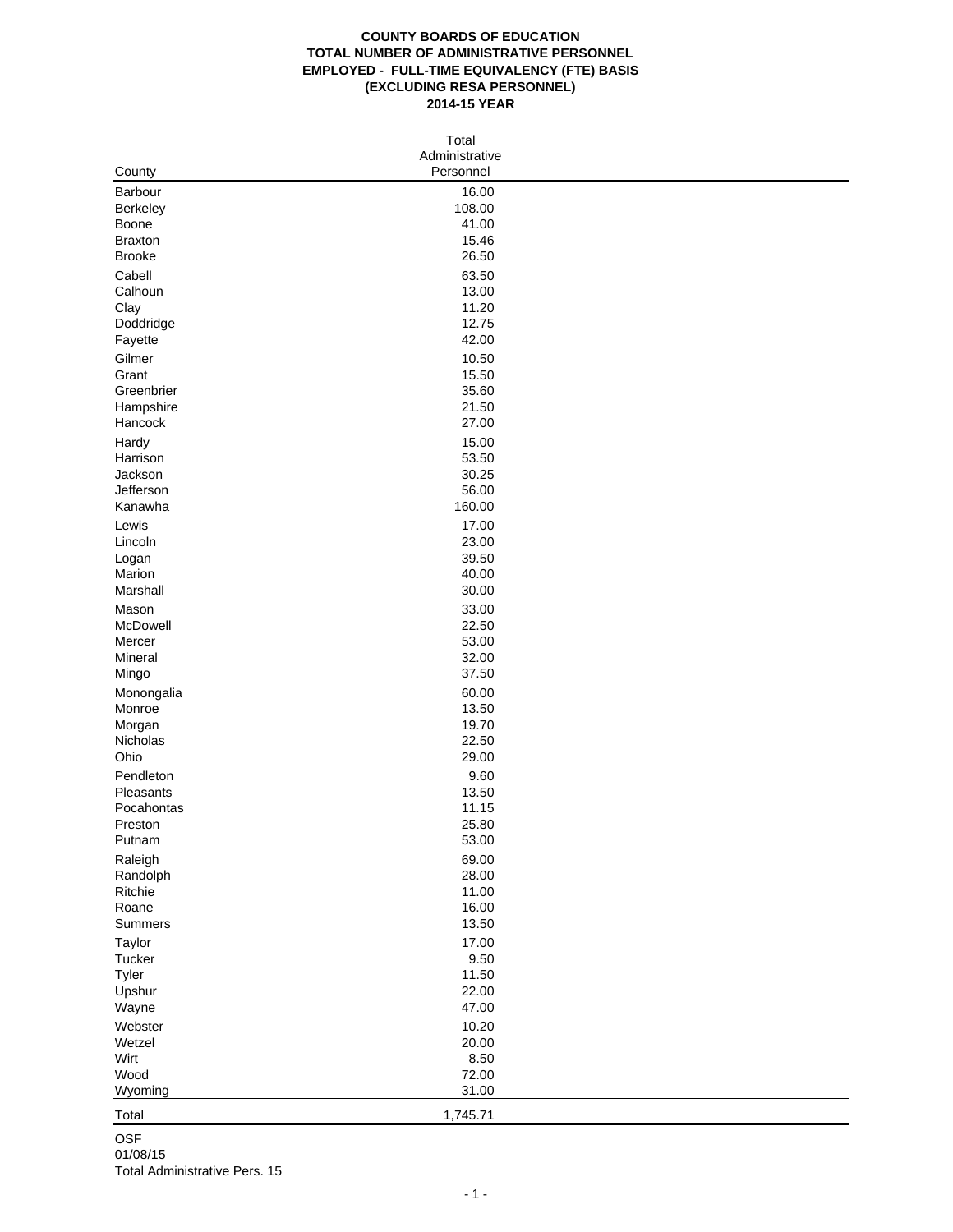## **COUNTY BOARDS OF EDUCATION TOTAL NUMBER OF ADMINISTRATIVE PERSONNEL EMPLOYED FULL-TIME EQUIVALENCY (FTE) BASIS (EXCLUDING RESA PERSONNEL) (ARRANGED IN DESCENDING ORDER) 2014-15 YEAR**

|                          | Total                 |                |  |  |  |  |  |
|--------------------------|-----------------------|----------------|--|--|--|--|--|
| Administrative           |                       |                |  |  |  |  |  |
| Ct.                      | County                | Personnel      |  |  |  |  |  |
| $\mathbf{1}$             | Kanawha               | 160.00         |  |  |  |  |  |
| $\overline{\mathbf{c}}$  | Berkeley              | 108.00         |  |  |  |  |  |
| 3                        | Wood                  | 72.00          |  |  |  |  |  |
| 4<br>5                   | Raleigh<br>Cabell     | 69.00<br>63.50 |  |  |  |  |  |
|                          |                       |                |  |  |  |  |  |
| 6<br>$\boldsymbol{7}$    | Monongalia            | 60.00<br>56.00 |  |  |  |  |  |
| 8                        | Jefferson<br>Harrison | 53.50          |  |  |  |  |  |
| 9                        | Mercer                | 53.00          |  |  |  |  |  |
| 9                        | Putnam                | 53.00          |  |  |  |  |  |
| 11                       | Wayne                 | 47.00          |  |  |  |  |  |
| 12                       | Fayette               | 42.00          |  |  |  |  |  |
| 13                       | Boone                 | 41.00          |  |  |  |  |  |
| 14                       | Marion                | 40.00          |  |  |  |  |  |
| 15                       | Logan                 | 39.50          |  |  |  |  |  |
| 16                       | Mingo                 | 37.50          |  |  |  |  |  |
| 17                       | Greenbrier            | 35.60          |  |  |  |  |  |
| 18                       | Mason                 | 33.00          |  |  |  |  |  |
| 19                       | Mineral               | 32.00          |  |  |  |  |  |
| 20                       | Wyoming               | 31.00          |  |  |  |  |  |
| 21                       | Jackson               | 30.25          |  |  |  |  |  |
| 22                       | Marshall              | 30.00          |  |  |  |  |  |
| 23                       | Ohio                  | 29.00          |  |  |  |  |  |
| 24                       | Randolph              | 28.00          |  |  |  |  |  |
| 25                       | Hancock               | 27.00          |  |  |  |  |  |
| 26                       | <b>Brooke</b>         | 26.50          |  |  |  |  |  |
| 27<br>28                 | Preston               | 25.80          |  |  |  |  |  |
| 29                       | Lincoln<br>McDowell   | 23.00<br>22.50 |  |  |  |  |  |
| 29                       | Nicholas              | 22.50          |  |  |  |  |  |
| 31                       | Upshur                | 22.00          |  |  |  |  |  |
| 32                       | Hampshire             | 21.50          |  |  |  |  |  |
| 33                       | Wetzel                | 20.00          |  |  |  |  |  |
| 34                       | Morgan                | 19.70          |  |  |  |  |  |
| 35                       | Lewis                 | 17.00          |  |  |  |  |  |
| 35                       | Taylor                | 17.00          |  |  |  |  |  |
| 37                       | Barbour               | 16.00          |  |  |  |  |  |
| 37                       | Roane                 | 16.00          |  |  |  |  |  |
| 39                       | Grant                 | 15.50          |  |  |  |  |  |
| 40                       | <b>Braxton</b>        | 15.46          |  |  |  |  |  |
| 41                       | Hardy                 | 15.00          |  |  |  |  |  |
| 42                       | Monroe                | 13.50          |  |  |  |  |  |
| 42                       | Pleasants             | 13.50          |  |  |  |  |  |
| 42                       | Summers               | 13.50          |  |  |  |  |  |
| 45                       | Calhoun               | 13.00          |  |  |  |  |  |
| 46                       | Doddridge             | 12.75          |  |  |  |  |  |
| 47                       | Tyler                 | 11.50          |  |  |  |  |  |
| 48                       | Clay                  | 11.20          |  |  |  |  |  |
| 49<br>50                 | Pocahontas<br>Ritchie | 11.15<br>11.00 |  |  |  |  |  |
|                          | Gilmer                | 10.50          |  |  |  |  |  |
| 51<br>52                 | Webster               | 10.20          |  |  |  |  |  |
| 53                       | Pendleton             | 9.60           |  |  |  |  |  |
| 54                       | Tucker                | 9.50           |  |  |  |  |  |
| 55                       | Wirt                  | 8.50           |  |  |  |  |  |
|                          |                       |                |  |  |  |  |  |
| $\overline{\phantom{a}}$ | Total                 | 1,745.71       |  |  |  |  |  |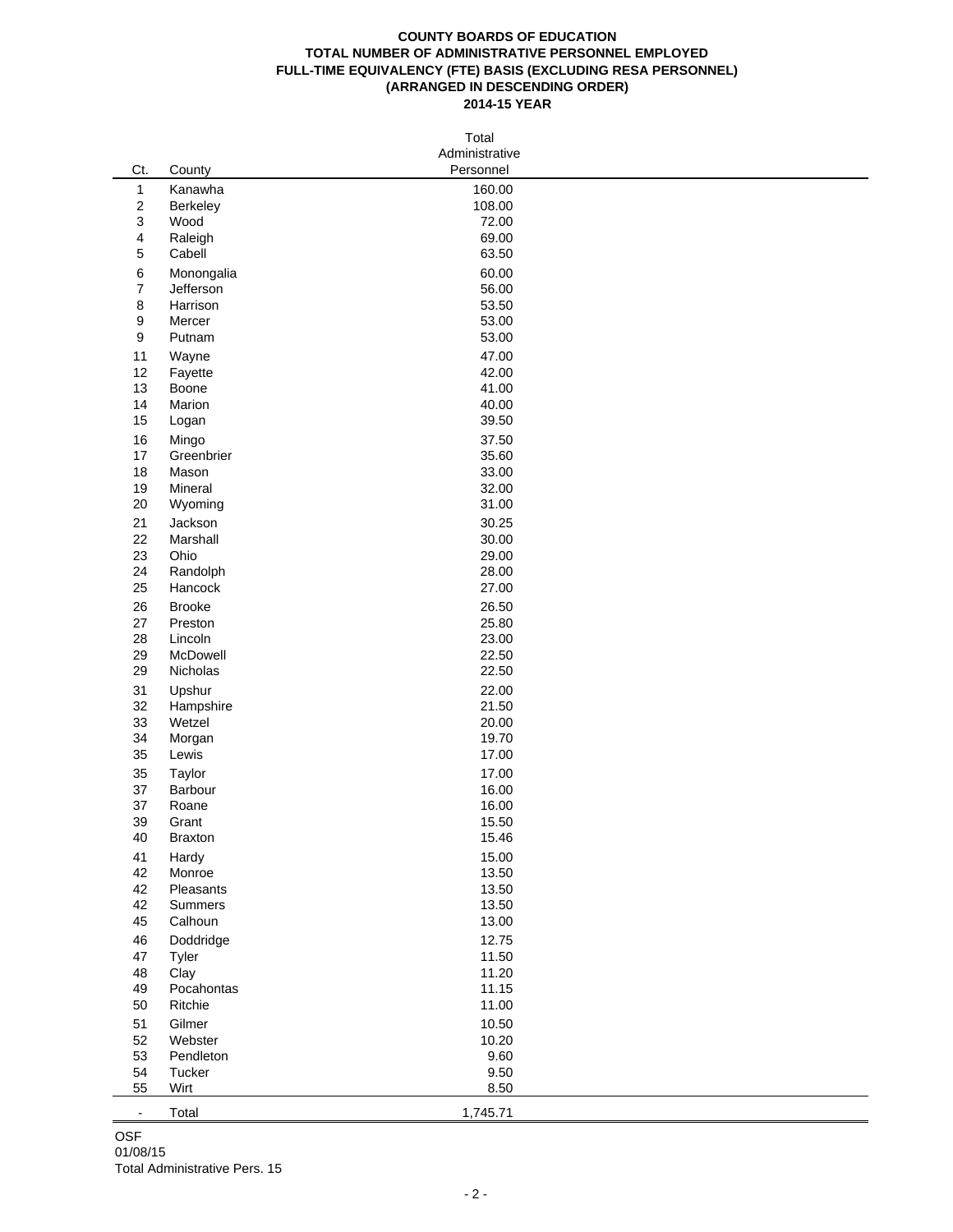## **COUNTY BOARDS OF EDUCATION COMPARISON OF NUMBER OF ADMINISTRATIVE PERSONNEL FULL-TIME EQUIVALENCY (FTE) BASIS (EXCLUDING RESA PERSONNEL) 2013-14 AND 2014-15**

| County              | 2013-14        | 2014-15        | Difference             | Percent        |
|---------------------|----------------|----------------|------------------------|----------------|
| Barbour             | 16.00          | 16.00          |                        | 0.00%          |
| <b>Berkeley</b>     | 103.00         | 108.00         | 5.00                   | 4.85%          |
| Boone               | 41.75          | 41.00          | (0.75)                 | $-1.80%$       |
| <b>Braxton</b>      | 15.46          | 15.46          |                        | 0.00%          |
| <b>Brooke</b>       | 23.50          | 26.50          | 3.00                   | 12.77%         |
| Cabell              | 64.00          | 63.50          | (0.50)                 | $-0.78%$       |
| Calhoun             | 12.00          | 13.00          | 1.00                   | 8.33%          |
| Clay                | 12.10          | 11.20          | (0.90)                 | $-7.44%$       |
| Doddridge           | 12.75          | 12.75          |                        | 0.00%          |
| Fayette             | 42.00          | 42.00          | ÷,                     | 0.00%          |
| Gilmer              | 11.50          | 10.50          | (1.00)                 | $-8.70%$       |
| Grant               | 16.00          | 15.50          | (0.50)                 | $-3.13%$       |
| Greenbrier          | 37.50          | 35.60          | (1.90)                 | -5.07%         |
| Hampshire           | 20.31          | 21.50          | 1.19                   | 5.86%          |
| Hancock             | 27.00          | 27.00          |                        | 0.00%          |
|                     |                |                |                        |                |
| Hardy<br>Harrison   | 15.00          | 15.00<br>53.50 | 1.00                   | 0.00%          |
|                     | 52.50          |                |                        | 1.90%          |
| Jackson             | 31.25          | 30.25          | (1.00)                 | $-3.20%$       |
| Jefferson           | 50.00          | 56.00          | 6.00                   | 12.00%         |
| Kanawha             | 158.00         | 160.00         | 2.00                   | 1.27%          |
| Lewis               | 17.00          | 17.00          | ä,                     | 0.00%          |
| Lincoln             | 24.00          | 23.00          | (1.00)                 | $-4.17%$       |
| Logan               | 50.00          | 39.50          | (10.50)                | $-21.00%$      |
| Marion              | 41.00          | 40.00          | (1.00)                 | $-2.44%$       |
| Marshall            | 30.00          | 30.00          |                        | 0.00%          |
| Mason               | 35.00          | 33.00          | (2.00)                 | $-5.71%$       |
| McDowell            | 23.50          | 22.50          | (1.00)                 | $-4.26%$       |
| Mercer              | 50.00          | 53.00          | 3.00                   | 6.00%          |
| Mineral             | 30.50          | 32.00          | 1.50                   | 4.92%          |
| Mingo               | 37.50          | 37.50          | ä,                     | 0.00%          |
| Monongalia          | 57.00          | 60.00          | 3.00                   | 5.26%          |
| Monroe              | 12.25          | 13.50          | 1.25                   | 10.20%         |
| Morgan              | 19.70          | 19.70          | ÷,                     | 0.00%          |
| Nicholas            | 23.50          | 22.50          | (1.00)                 | $-4.26%$       |
| Ohio                | 29.00          | 29.00          |                        | $0.00\%$       |
| Pendleton           | 9.60           | 9.60           |                        | 0.00%          |
| Pleasants           | 13.00          | 13.50          | 0.50                   | 3.85%          |
| Pocahontas          | 10.50          | 11.15          | 0.65                   | 6.19%          |
| Preston             | 22.00          | 25.80          | 3.80                   | 17.27%         |
| Putnam              | 50.50          | 53.00          | 2.50                   | 4.95%          |
|                     |                |                |                        |                |
| Raleigh             | 69.00          | 69.00          | $\blacksquare$<br>1.00 | 0.00%          |
| Randolph<br>Ritchie | 27.00          | 28.00          |                        | 3.70%          |
|                     | 11.50          | 11.00<br>16.00 | (0.50)                 | $-4.35%$       |
| Roane               | 16.00<br>13.50 |                |                        | 0.00%<br>0.00% |
| Summers             |                | 13.50          |                        |                |
| Taylor              | 16.00          | 17.00          | 1.00                   | 6.25%          |
| Tucker              | 10.08          | 9.50           | (0.58)                 | $-5.75%$       |
| Tyler               | 11.50          | 11.50          |                        | 0.00%          |
| Upshur              | 22.50          | 22.00          | (0.50)                 | $-2.22%$       |
| Wayne               | 42.00          | 47.00          | 5.00                   | 11.90%         |
| Webster             | 10.70          | 10.20          | (0.50)                 | $-4.67%$       |
| Wetzel              | 20.00          | 20.00          |                        | 0.00%          |
| Wirt                | 8.00           | 8.50           | 0.50                   | 6.25%          |
| Wood                | 68.00          | 72.00          | 4.00                   | 5.88%          |
| Wyoming             | 30.00          | 31.00          | 1.00                   | 3.33%          |
| Total               | 1,722.95       | 1,745.71       | 22.76                  | 1.32%          |